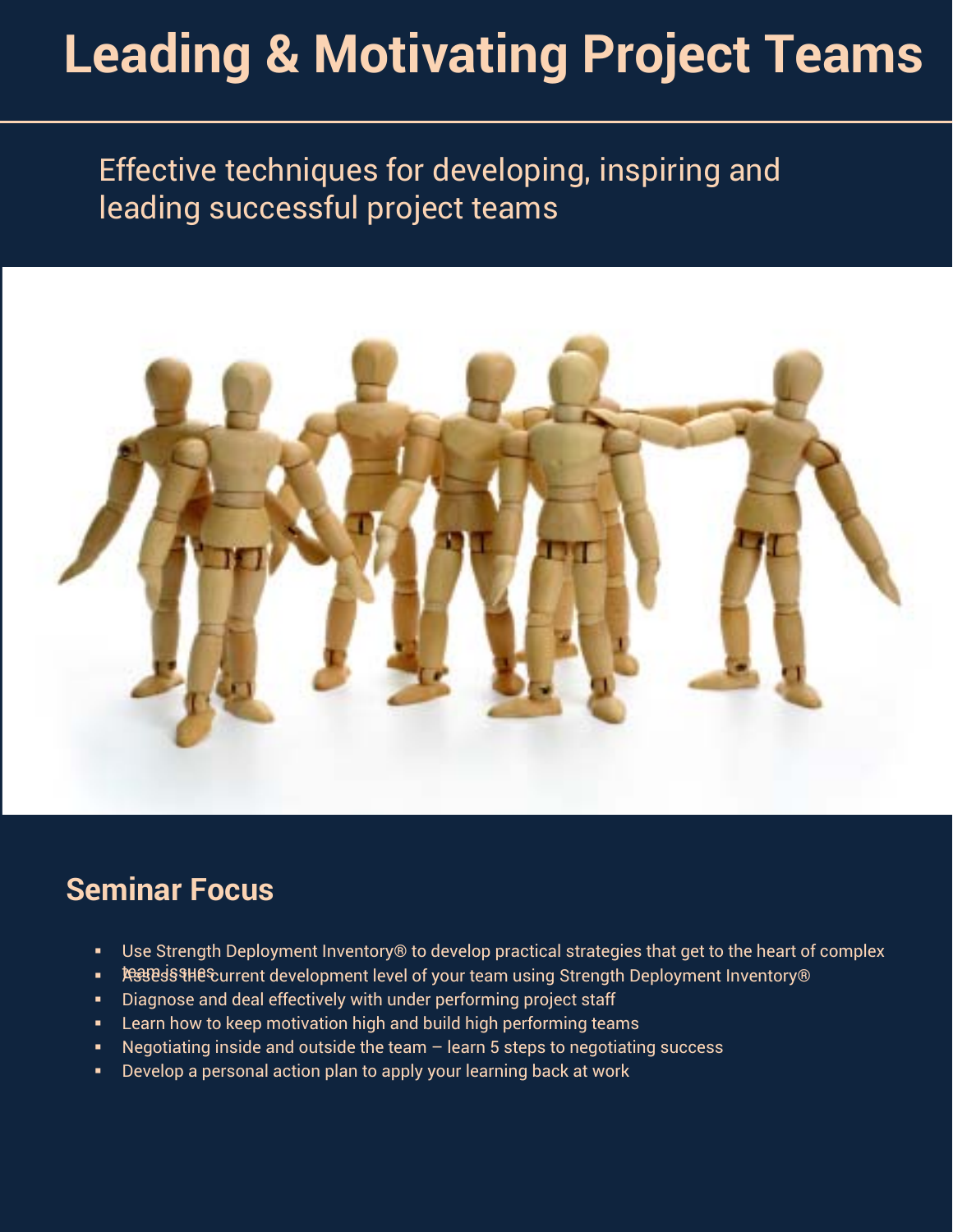# **Project Management Training Portfolio**

### **Overview**

#### **Project teams present a particularly difficult leadership challenge, especially if the person in the leadership role is not the line manager.**

Teams may include part-time or 'as needed' staff, sometimes based in different locations. Motivation may be an issue if members are under pressure as a result of involvement in multiple projects. Also project teams may include staff from various organizations and differing levels of seniority or experience.

For these reasons and more, highly effective leadership skills are essential for delivering successful projects. This course will address this and other common leadership challenges including:

- It's tough to act as a leader when most project teams are temporary, often part time and trying to balance a number of priorities as well as their own contribution to the project
- Resources are often swapped between projects to cover fluctuations in workload, so issues of teambuilding and conflict can be particularly significant.
- Project leaders frequently don't have a lot of line management experience, so leadership training can help both their competence and confidence.
- Management expect project teams to be fully productive after kickoff, but this requires very high levels of leadership and a good understanding of team dynamics.

**People working together can accomplish far more than individuals working alone.** 

### **Who Should Attend**

#### **This event is a must for Project Sponsors, Program / Project Leaders, Project Managers, Team Leaders and others who are committed to developing their teams into high performing work units.**

You will participate in a range of one to one role-plays of common leadership challenges and be invited to give/ receive feedback with a small group of project leaders.

The event is highly participative, including a mixture of discussion, exercises, practical tools and case studies.

### **Benefits of Attendance**

#### **Can you afford the price of letting your teams underperform while your competitors move ahead? Effective teams mean higher productivity and higher morale.**

- A range of practical tools, approaches and advice designed to help get the best performance from a project team
- An opportunity to consider your own leadership style, examine when your natural style is suitable and develop competence in alternative leadership approaches.
- Realistic models and tactics for understanding, managing and negotiating solutions to conflicts in the project environment
- Facilitated discussions and the opportunity to share best practice with other project team leaders from a range of organizations and industries
- Practical advice and feedback in developing key leadership skills of assessing, developing, motivating and performance management in a range of challenging project team situations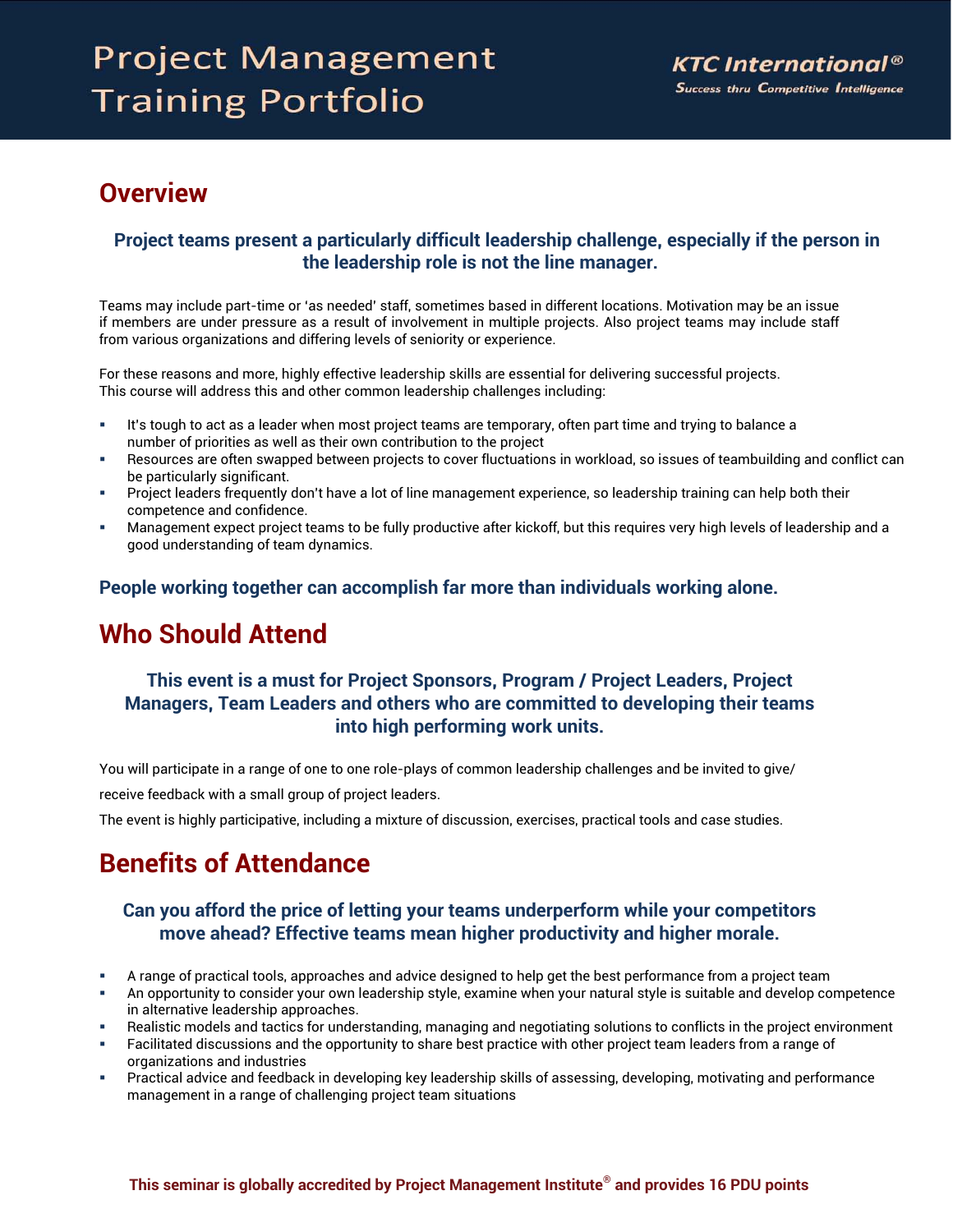# **Project Management Training Portfolio**

## **Course Topics**

#### **DAY ONE**

#### **Session 1 ~ The challenges of leading project**

**teams**  Getting the right team from the start Using the project charter to support your authority

#### **Session 2 ~ Organizational, structural and cultural issues**

- Using the right sources of power in your organization
- Dealing with geographically dispersed teams or virtual teams
- **Understanding the impact of culture on leadership**
- **Team-working with contractors and suppliers**

#### **Session 3 ~ Attributes of good / bad leaders**

- **IDENTIFY 1** Identifying and applying your strengths
- Acknowledging and improving on your weaknesses

#### **Session 4 ~ Attributes of effective / ineffective teams**

- Designing your ideal team
- Moving the team you've been given closer to the ideal

#### **Session 5 ~ Self –assessment**

- Evaluating your ability to select the right leadership approach
- **IDENTIFY 11 IDENTIFY 10 INCOCO 13 INCOCO 13 INCRED** 10 IDENTIFY 10 IDENTIFY 10 IDENTIFY

#### **Session 6 ~ Understanding your own leadership style**

- Understanding it's strengths and weaknesses
- **IDENT** 1 Identifying when it will and will not be suitable

#### **Session 7 ~ Assessing your team members' individual needs**

- **Assessing competence**
- Assessing commitment and motivation

#### **Session 8 ~ Matching leadership style with team members' needs**

- Developing your own confidence in different styles
- Knowing the factors involved in selecting the right approach